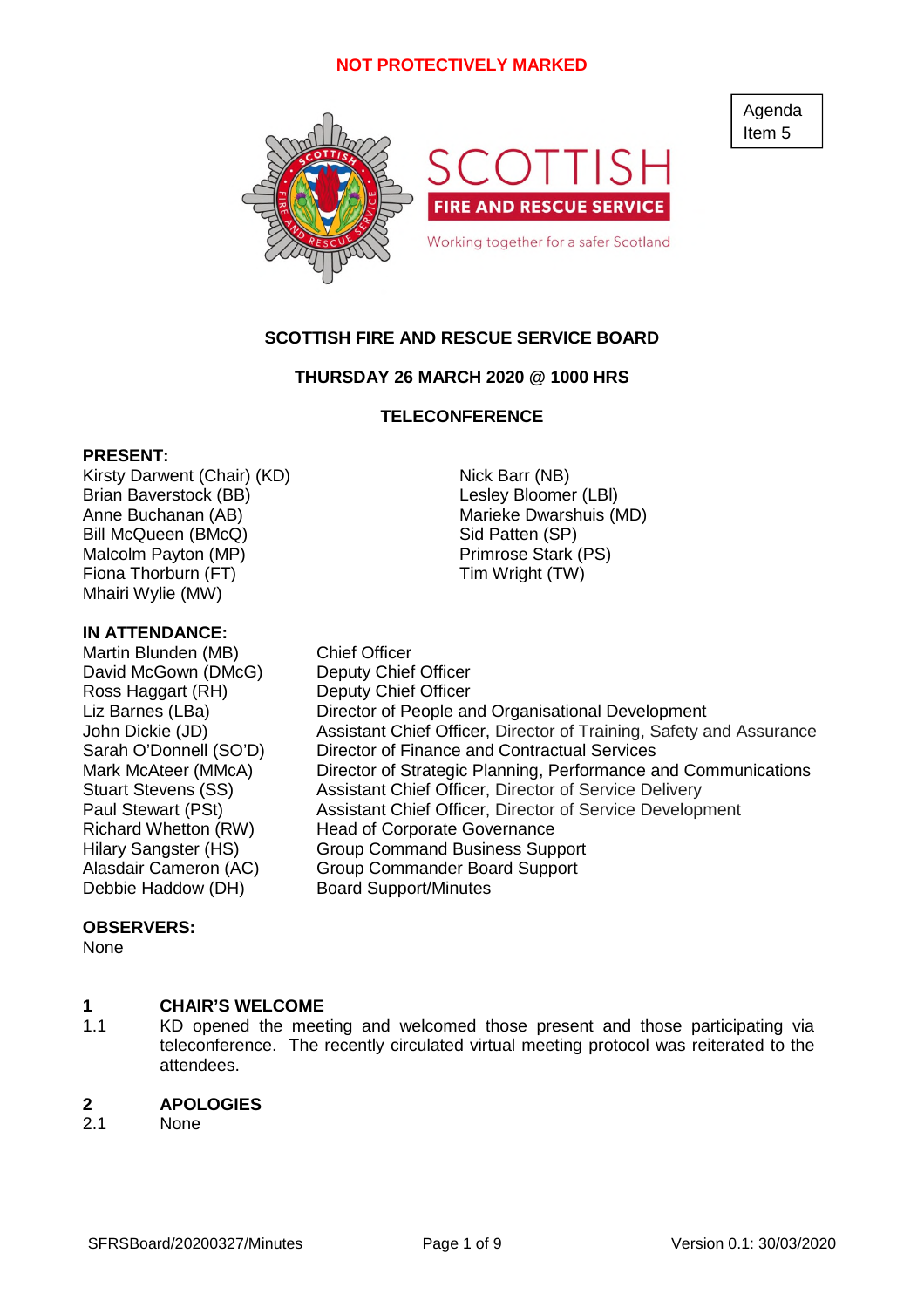#### **3 CONSIDERATION OF AND DECISION ON ANY ITEMS TO BE TAKEN IN PRIVATE**

- 3.1 The Board agreed that the Chief Officer's report on *COVID-19* would be taken in private due to matters involving national security (Standing Order 9C).
- 3.2 No further private items were identified.

#### **4 DECLARATION OF INTERESTS**

4.1 None

#### **5 MINUTES OF PREVIOUS MEETING:**

#### 5.1 **Thursday 12 December 2019**

5.1.1 The minutes were agreed as an accurate record of the meeting.

#### 5.1.2 Matters Arising

The "2019 Round Up" of notable events, awards, etc had not yet been finalised and would be circulated in due course.

# **ACTION: MB**

- 5.1.3 MB informed the Board that the Digital Strategy Consultancy had been awarded to Accenture. The scope of the review to reflect on our capability of achieving our vision by assessing if the appropriate organisational drivers and enablers of change are in place. It is anticipated that this review will include the following broad areas:
	- Organisational structure
	- Processes, practices and governance
	- Use of digital technology and data
	- Resource planning
	- Skills and capacity for change

#### 5.2 **Thursday 27 February 2020 (Special)**

- 5.2.1 The minutes were agreed as an accurate record of the meeting.
- 5.3 **The minutes of the meetings held on 12 December 2019 and 27 February 2020 were approved as a true record of the meetings.**

#### **6 ACTION LOG**

- 6.1 The Board considered the action log and noted the updates.
- 6.2 **Members noted the updated Action Log and approved the removal of completed actions.**

#### **7 DECISION LOG**

- 7.1 The Board considered the Decision Log.
- 7.2 **Members noted the updated Decision Log.**

## **18 SUSPENSION OF PUBLIC ACCESS TO SFRS BOARD PUBLIC MEETINGS**

- 18. In order to formally record the decision, RW presented a report to the Board, which had been circulated and approved by email, seeking confirmation of approval to suspend public access to all SFRS Board/Committee meetings as a result of the ongoing COVID-19 pandemic.
- 18.2 It was noted that alternative platforms for hosting meetings was being explored.

### 18.3 **The Board reiterated their approval of the decision to suspend public access to SFRS Board public meeting in the interest of public safety**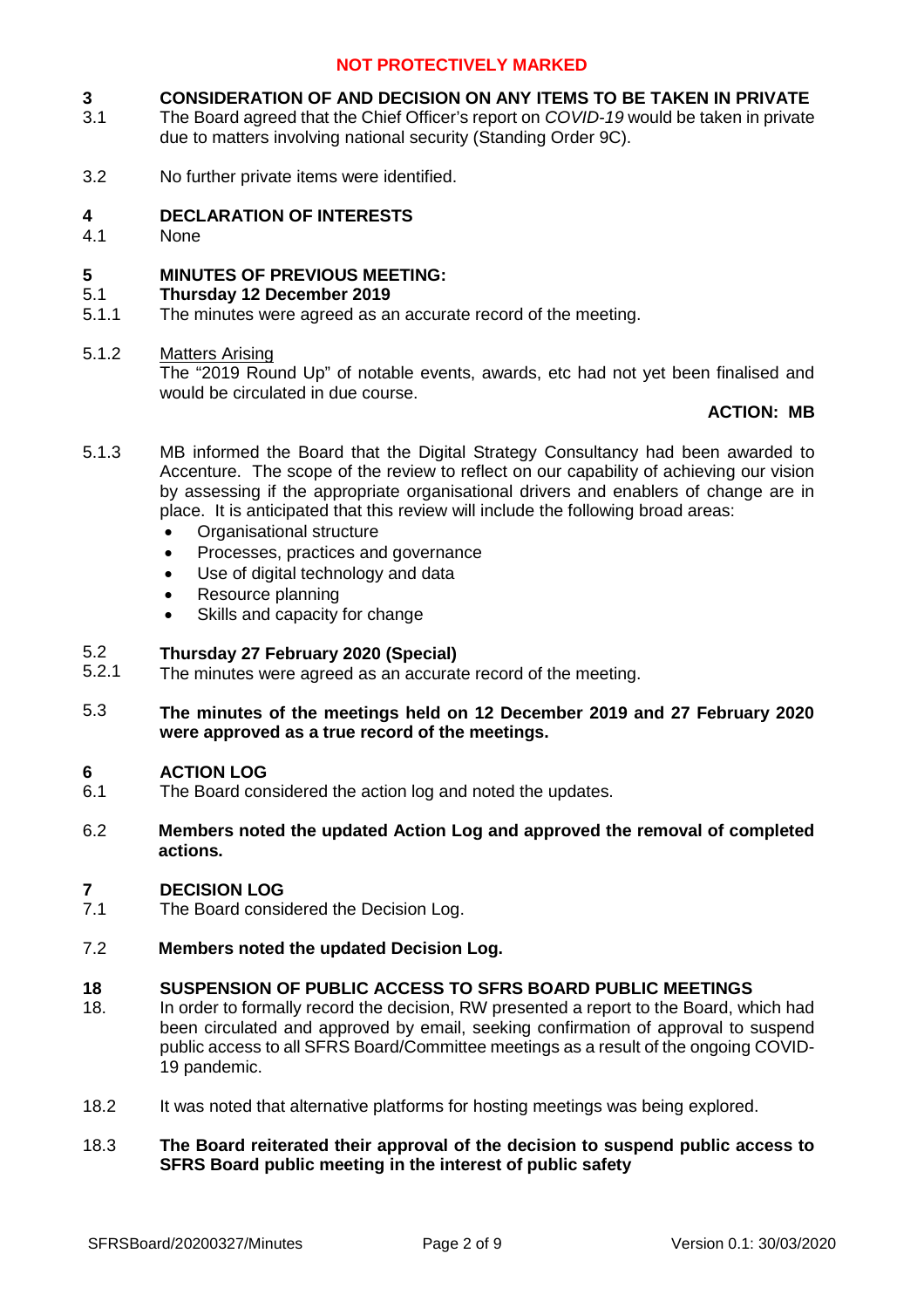# **8 CHAIR'S REPORT**

- 8.1 The Chair presented her report noting events which had occurred since the Board meeting held on 12 December 2019, highlighting:
	- Amendment to written report as a result of the cancellation (withdrawal) of Employers Tribunal.
	- Consideration was being given to platforms for virtual meetings (Microsoft Teams) and an update on proposed communication would be provided within the Chief Officer's Report (agenda item 9).
	- Option to hold virtual National Joint Council (NJC) Resolution Advisory Panel meeting re Retained Duty System terms and conditions was offered.
	- Sadly, the Cheapside Memorial Event has been formally cancelled and individual Service wreaths will be laid throughout the day by Service personnel.

# 8.2

# **The Board noted the report.**

# **9 CHIEF OFFICER'S REPORT**

- 9.1 The Chief Officer presented his report noting events which had occurred since the Board meeting held on 12 December 2019, highlighting:
	- Accelerated Implementation of promotion/re-structure within Strategic Leadership Team due to the COVID-19 pandemic.
	- Franklin Covey work (13 January) refers to the preparation work undertaken for leadership development days.
	- Engagement events throughout January and February 2020 which included a live skype call with RDS personnel.
- 9.2 The Board complimented the Chief on the recent live Chief Officer's Broadcast to all staff in response to COVID-19. MB stated that he had received positive feedback with staff appreciating the opportunity to ask questions. Weekly broadcasts were scheduled and both the Sharepoint site and iHub pages would be updated regularly.

#### 9.3 **The Board noted the report.**

# **THE BOARD MOVED INTO PRIVATE SESSION AT 1030 HRS TO DISCUSS THE SERVICE'S RESPONSE TO THE COVID-19 PANDEMIC.**

# **THE BOARD MOVED BACK INTO PUBLIC SESSION AT 1130 HRS.**

# **10 SERVICE TRANSFORMATION UPDATE**

10.1

DMcG updated Members in regard to Service Transformation which had occurred since the Board meeting held on 27 February 2020, highlighting the following:

- Gateway Review concluded and report received with 7 recommendations.
- All recommendations have been accepted.
- Action Plan developed and returned to Scottish Government's Portfolio, Programme and Project Assurance Team, and subsequently accepted. Due to the escalating pandemic, there will now be a caveat for possible delay in delivery.
- Formal governance and reporting of Gateway Review and Action Plan will be via the Senior Management Team, Strategic Leadership Team, Transformation and Major Projects Committee and SFRS Board.

#### 10.2 **The Board noted the verbal update.**

*The meeting broke at 1140 hrs and reconvened at 1150 hrs.*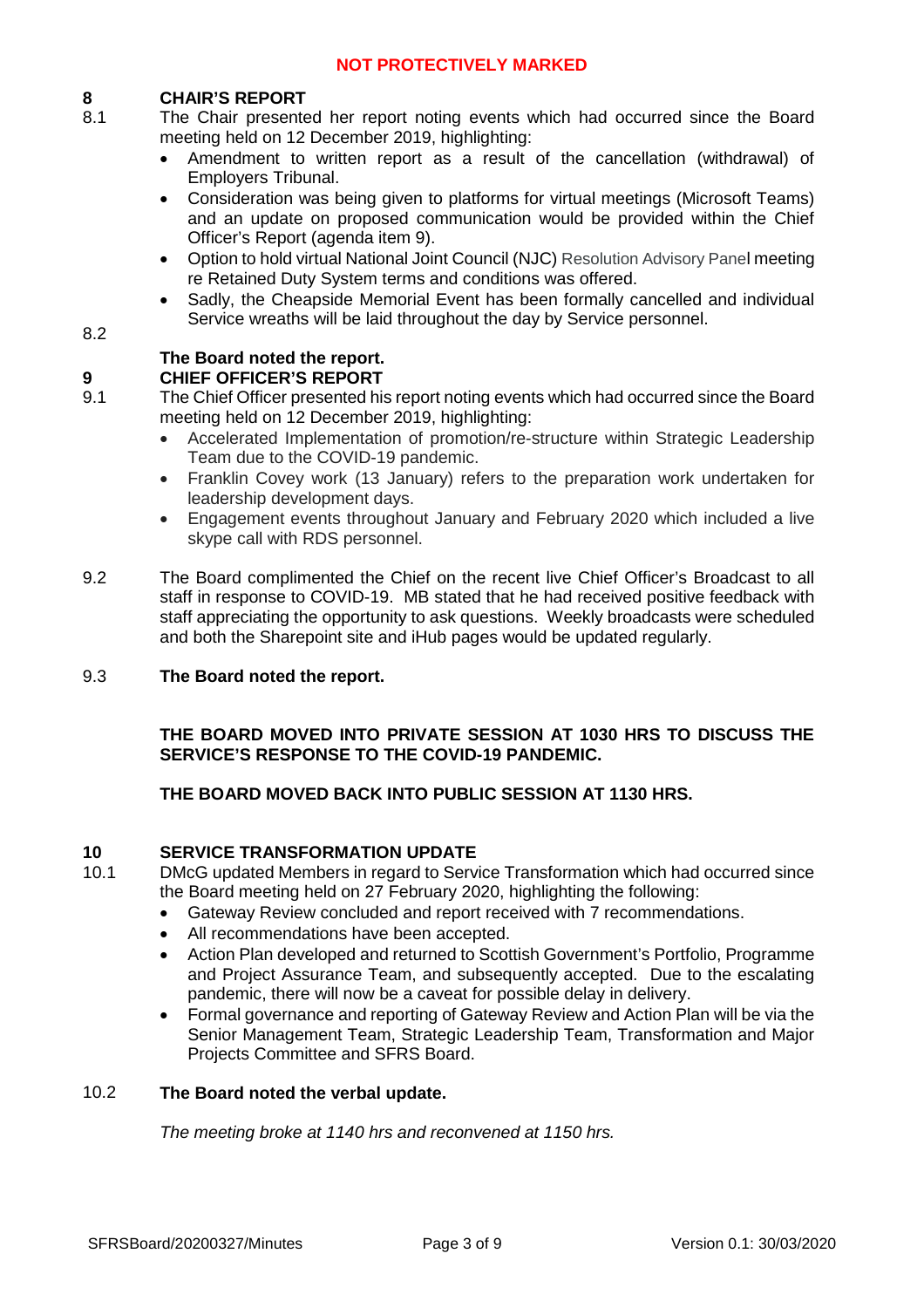# **11 COMMITTEE UPDATES**

#### 11.1 **Audit and Risk Assurance Committee (ARAC)**

- 11.1.1 BB reported that the Committee held a public meeting on 16 January 2020 and referred the Board to the attached draft minutes.
- 11.1.2 BB reported that a further meeting of the Committee was held on 25 March 2020 and provided a verbal update, highlighting the following:
	- Completion of 2019/20 Internal Audit Plan confirmed with overall opinion of Reasonable Assurance.
	- Final Internal Audit reports for Payroll Update given on measures implemented relating to RDS records (payment).
	- Update on changes to Strategic Risk Register and concerns were noted over the ability to effect appropriate scrutiny during this change process.
	- Demonstration on development of Risk Management with InPhase.
	- Discussion re non procurement expenditure and measures being taken to reduce this.
	- Final Internal Audit Reports for Risk Management and Fraud Risk Management.
	- Draft Internal Audit Plan for 2020/21 from Scott-Moncrieff.
- 11.1.3 Final Internal Audit report for Performance Management to be circulated to provide clarification on recommendations.

**ACTION: BST**

#### 11.1.4 **The Board noted the draft minutes and the verbal update.**

#### 11.2 **Service Delivery Committee (SDC)**

11.2.1 NB reported that the Committee held a public meeting on 10 December 2019 and referred the Board to the attached approved minutes.

> NB reported that a further meeting of the Committee was held on 12 March 2020 (briefing note circulated) and provided a verbal update, highlighting the following:

- Operational Learning Operational Assurance Board and Frontline updates.
- Quarterly Update on Grenfell Action Plan
	- Comprehensive Action Plan developed to include all 46 recommendations (Public Inquiry) and 13 recommendations (London Fire Brigade).
	- Cross Directorate Working Group convened.
	- Quarterly update to be provided at the Committee and subsequently reported back into the Board.
- Risk spotlight on COP 26 and COVID-19.
- Quarterly Performance Report Q3.
- Internal review on how audit report/inspection are progressed with the Service. Proposal to dispose Performance Improvement Forum (PIF) with direct reporting into Senior Management Team.
- Closing report for Overview of Scottish Fire and Rescue Service May 2013.
- Presentation and overview of Highlands areas from LSO Rab Middlemiss which included a specific look at Unwanted Fire Alarm Signals (UFAS).
- Update on UFAS project mainstreaming best practice, reviewing policy and procedures and establishment of UFAS working group.
- Update from HMFSI.

11.2.2

MMcA agreed to circulate brief (by email) on the changes to the governance process around the production of action plans as a result of inspection/audit reports. Information on the procedure for collating national themes emerging from HMFSI inspection would also be included in the brief.

### **ACTION: MMcA**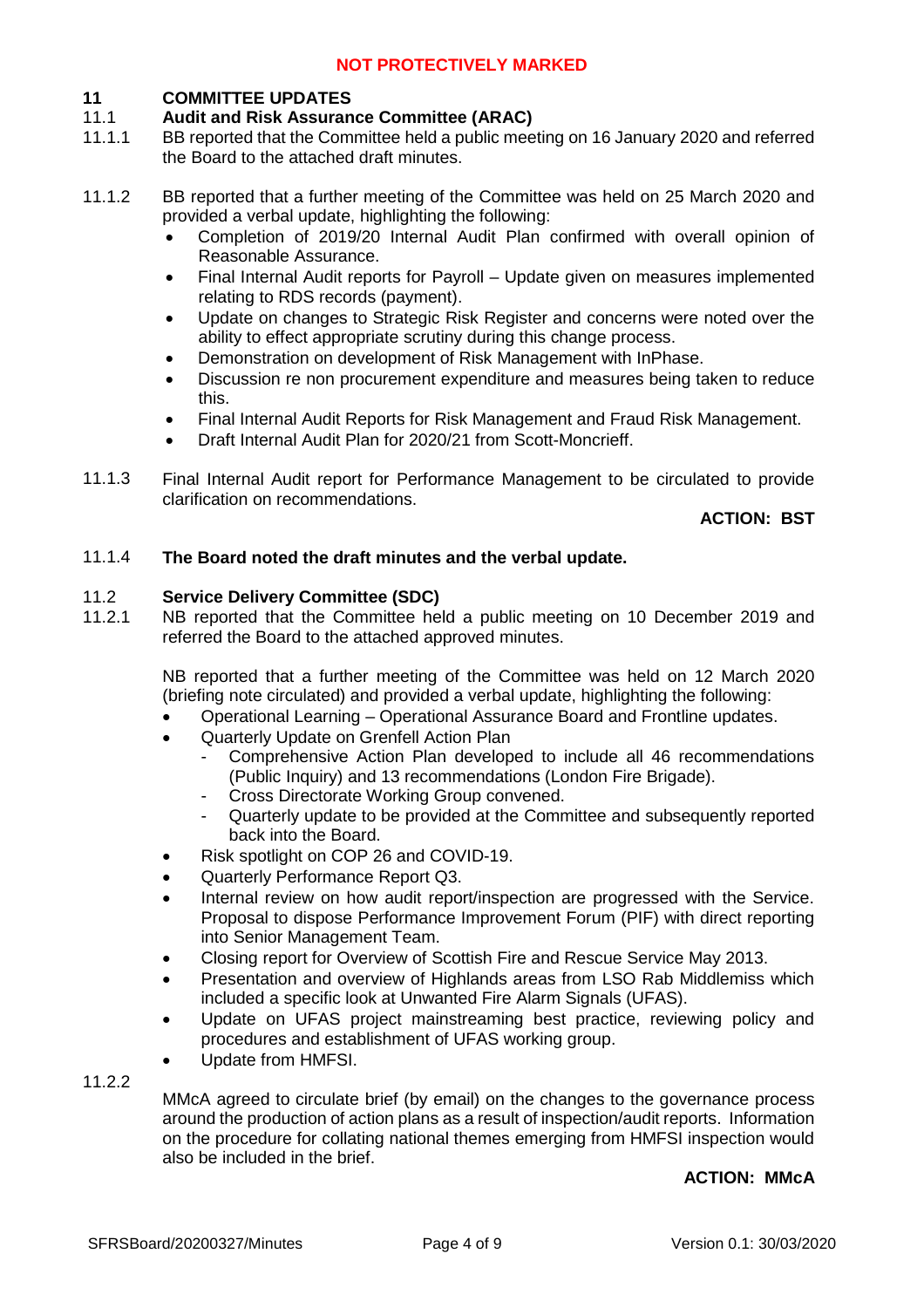11.2.3 It was requested that a final report for Grenfell would be brought back to the Board, at the appropriate time, for their consideration.

#### 11.2.4 **The Board noted the approved minutes and verbal update.**

#### 11.3 **Staff Governance Committee (SGC)**

- 11.3.1 PS reported that the Committee held a public meeting on 5 December 2019 and referred the Board to the attached approved minutes.
- 11.3.2 PS reported that a further meeting of the Committee was held on 5 March 2020 and provided a verbal update, highlighting the following:
	- Outlined new format for Performance report which ties in with priorities within the Strategic Plan. Further changes to the format were anticipated due to the structural changes within the Strategic Leadership Team.
	- Development of 5-year recruitment and promotion schedule.
	- Leadership for Change nominations cover all functions of the Service.
	- Employee Recognition Scheme approved and being implemented.
	- Improved rates of fitness assessment compliance and medical assessment attendance.
	- Contract for Post incident support has been awarded and commenced.
	- Update on Training Review.
	- Update on Health and Safety Improvement Plans.
	- Risks Standardisation of RDS Terms and Conditions moving toward resolved through NJC and Standardisation of Training and Employee Development Instructor Working Arrangements.

# 11.3.3

## **The Board noted the approved minutes and verbal update.**

#### 11.4 **Transformation and Major Projects Committee (TMPC)**

- 11.4.1 FT reported that the Committee held a public meeting on 6 February 2020 and referred the Board to the attached draft minutes. She highlighted the following:
	- Gateway Review (previously discussed).
	- Focus on exception reporting at next meeting (7 May 2020).
	- Focus on impact of ongoing pandemic at the next meeting (7 May 2020).
- 11.4.2 It was confirmed that the Rapid Response Unit Evaluation report was being finalised and would be submitted to the TMPC meeting in August 2020.

#### 11.4.3 **The Board noted the draft minutes and verbal update.**

#### 11.5 **Integrated Governance Committee (IGC)**

- 11.5.1 KD reported that the Committee held a public meeting on 16 January 2020 and referred the Board to the attached draft minutes.
- 11.5.2 KD reported that a further meeting of the Committee was held on 25 March 2020 and provided a verbal update, highlighting the following issues
	- Recommendation to change the Committee to a Forum to be submitted to the next Board meeting (30 April 2020).
	- Review of good governance and compliance and identifying the best forum to scrutinise.
	- Further background work to be undertaken in regard to the Audit Plan and Gateway Review.

#### 11.5.3 **The Board noted the draft minutes and verbal update.**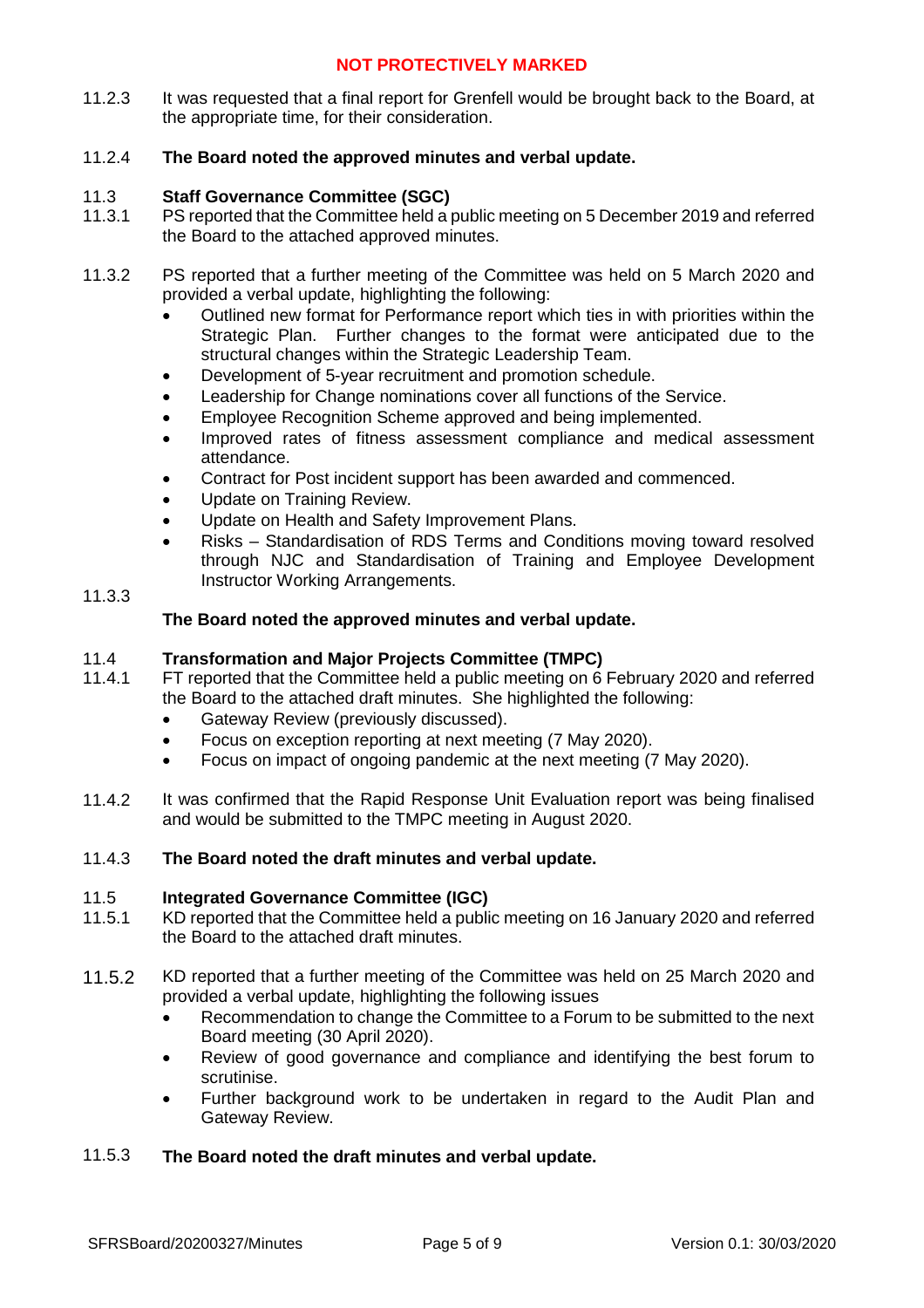### **12 RESOURCE BUDGET 2020/21**

- 12.1 SO'D presented a paper to the Board seeking approval of the proposed Resource Budget for 2020/21, noting that the Strategic Leadership Team has aligned the cost base to the budget provided by Scottish Government, no provision had been made for COVID-19 and as such any costs will be collated separately.
- 12.2 SO'D provided clarification and breakdown on the increases within supplies and services expenditure.
- 12.3 SO'D confirmed that the CCF project was budgeted within the 2020/21 and 2021/22 capital budget, however, there were some resource budget implications due to maintaining existing systems.
- 12.4 SO'D confirmed that *strengthening the resilience around crewing models* related to bolstering the overtime budget in line with current focus. *Additional support to deliver service transformation and development* related to the Service Delivery Model project team and other support posts.
- 12.5 SO'D informed the Board that she was unable to predict the cost of COVID-19 however, outlined some of the additional elements such as overtime, potential re-engagement of former employees, procuring of PPE, etc. These costs would be collated separately and reported regularly to Scottish Government.

#### 12.6 **The Board approved the Resource Budget 2020/21.**

### **13 CAPITAL PROGRAMME 2020-2023**

- 13.1 SO'D presented a report to the Board seeking endorsement of the proposed Capital Programme 2020-2023 and highlighted the following key areas:
	- Links with Asset Management Strategy, working on standard station design, investments in both environmental and ICT.
	- Anticipated £99 million over 3 years, with Year One funding confirmed and assumption of consistent funding for Years 2 and 3.
	- Continue to request additional fund from Scottish Government.
	- Bids being prepared to access funds for environmental areas.
- 13.2 SO'D advised the Board that the standard station design would prioritise dignified facilities for all personnel. Once the standard station design has been confirmed, the intention is to reassess the property backlog investment. It is unclear at this time how the projected £99 million capital spend will impact on the historical capital investment shortfall. Consideration could be given to indicators relating to the suitability of facilities in the future.
- 13.3 LB stated that facilities did not constrain deployment and the Service were addressing the employee relations issues raised.
- 13.4 The Board asked whether there were any financial recovery options for replacement of RAAC panels. SO'D noted there were some costs within the resource budget to maintain the temporary measures currently in place. Longer term capital investment would take cognisance of the outcomes of the Service Delivery Model project and other replacement/refurbishment factors.
- 13.5 SO'D confirmed that discussions to secure additional funding were ongoing with Scottish Government She reminded the Board that Scottish Government were investing in responding to climate emergency, partnership working and digital connectivity and the Service were developing bids to address these priorities.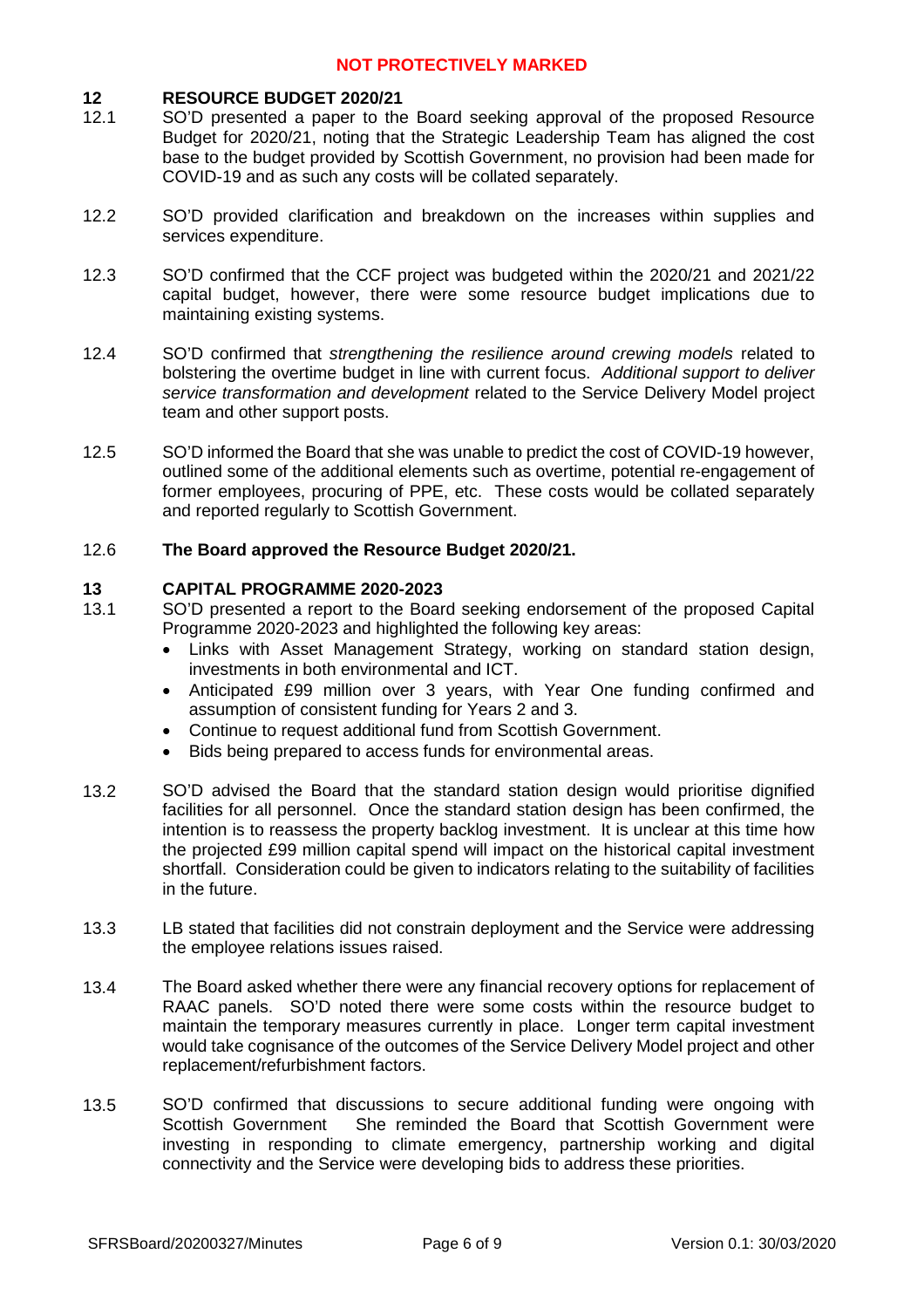13.6 The Board discussed whether there was further action/support could be taken in regard to the financial shortfall in property investment. It was noted that Scottish Government were made aware and reminded of the financial shortfall through the Chief and Chair's meetings with the Minister, Cabinet Secretary and Justice Committee. The potential to raise public awareness, of the situation, through media and public annual review was briefly discussed.

#### 13.7 **The Board approved the Capital Programme 2020-2023.**

*(MW left the meeting at 1300 hrs)*

# **14 DRAFT ANNUAL OPERATING PLAN 2020-21**

- 14.1 MMcA presented a report to the Board seeking approval of the draft Annual Operating Plan (AOP) 2020/21, noting that this was the first year of a 3 year programme of work. However, due to the escalating COVID-19 pandemic, an amended reduced version would be brought back to the next Board meeting (30 April 2020).
- 14.2 The following issues were noted/discussed:
	- SO1 Action 7 It was suggested that the text "*to ensure compliance*" be amended.
	- SO3 Action 13 It was confirmed that all actions from the TED Review would be considered with appropriate governance being undertaken.
	- Reference or cognisance of previous work undertaken was not obvious within the plan.
	- How the AOP relates to Performance Management Framework, specifically selfassessments/process review and subsequent recording of activities.
	- SO1 Action 1 Review of UFAS undertaken with the view to implement improvements, review policy and implement. Appropriate to review policy and review strategy, if necessary.
	- SO2 Action 4 Referred to UK wide and updates will be provided through business as usual.
	- Previously agreed to keep Transformation Programme separate, mapping and overlay to AOP was being conducted with the option to report back to a future Strategy Day.
	- Appropriateness of the AOP being reported direct to the Board.
	- Transformation Programme would continue to be scrutinised by the Transformation and Major Projects Committee and would be reported during the Committee updates at the start of the Board meeting.

### 14.3 **The Board approved the Draft Annual Operating Plan 2020-21 and that the revised Plan is brought back to the next meeting.**

### **15 PERFORMANCE MANAGEMENT FRAMEWORK**

- 15.1 MMcA presented a report to the Board seeking approval for the revised Performance Management Framework (PMF) 2020. The Performance Improvement Group would continue to evolve the Service's approach to performance management indicators, etc. Implementation and readiness of InPhase system has been a priority.
- 15.2 It was noted that the PMF was operationally effective, however, it was generally acknowledged that there was further development required to allow for strategic oversight. When appropriate further discussions relating to KPI's would be held with Board Members.
- 15.3 MMcA to review the accuracy of the hierarchy of reporting diagram and review the Boards role in regard to performance improvement/robust scrutiny (Objective 4.4).

#### 15.4 **The Board approve the revised Performance Management Framework.**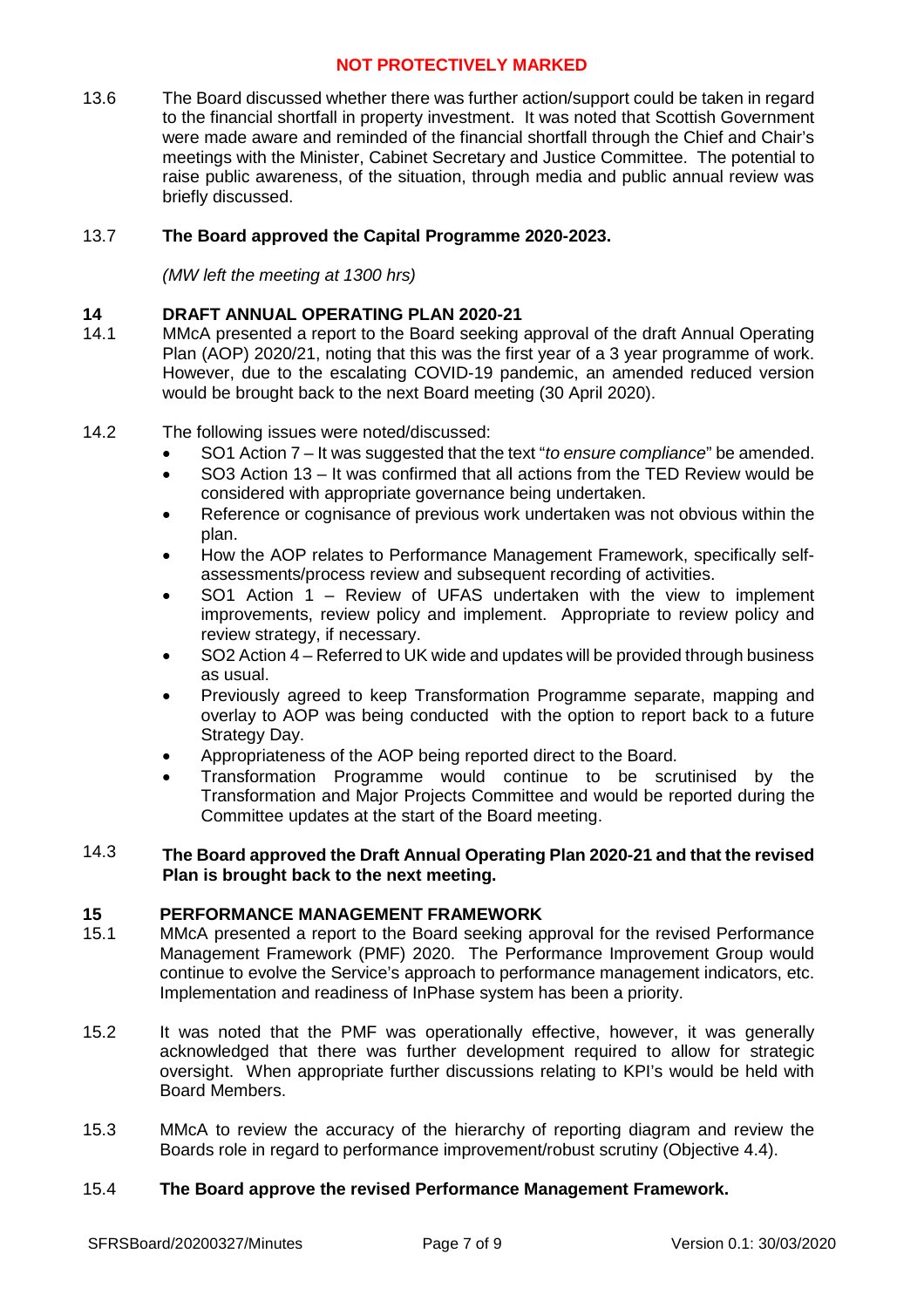### **16 RESOURCE BUDGET MONITORING – FEBRUARY 2020**

- 16.1 SO'D presented a report advising the Board of the resource budget position for the period ending 29 February 2020. SO'D outlined the analysis of the financial position and referred Members to Appendix A of the report, which identified the current resource position showing a forecast year-end underspend of £1.978million. The reasons for this underspend were outlined as rejection of pay offer, delivery of smoke detectors impacted by COVID-19. Further impact due to COVID-19 was anticipated and work would continue to maximise the spend against the available budget. Appendix B provided an explanation of the current significant variances relative to the budget.
- 16.2 The Board sought clarification on the impact on operational resilience due to the underspend on driver training and the income generated from Scottish Ambulance Service. SO'D confirmed that the income generated from SAS was due to increased sharing of facilities. PSt confirmed that the driver training was being managed with limited impact on operations.
- 16.3 SO'D advised the Board that the Service would not be permitted to retain the underspend.
- 16.4 **The Board noted the resource budget position for the period ending February 2020.**

### **17 CAPITAL MONITORING REPORT – FEBRUARY 2020**

- 17.1 SO'D presented a report advising the Board of actual and committed expenditure against the 2019/20 capital budget for the period ending 29 February 2020. It was anticipated that the revised budget of £32.563million would be spent by the end of the financial year.
- 17.2 SO'D informed the Board that work had already commenced on 2020/2021 projects and alternative options would be considered/explored to counteract any impact from COVID-19.

### 17.3 **The Board noted the level of actual and committed expenditure for the period ending February 2020.**

### **19 RISK THEMES**

19.1 COVID-19 which was discussed throughout the meeting.

### **20 FORWARD PLAN**

20.1 AC presented the Forward Plan noting that this would be kept under review and proposed agenda items would be prioritised due to the escalating national situation.

> It was agreed that a COVID-19 update and the Revised Annual Operating Plan would be added to the Forward Plan for the April meeting.

### **ACTION: BST**

### **21 DATE OF NEXT MEETING**

- 21.1 The next meeting of the Board is scheduled to take place on Thursday 30 April 2020 at 1000 hrs.
- 21.2 On behalf of the Board, the Chaired thanks DCO McGown for his hard work, support and exemplary leadership since the inception of the Service and wished him well for his retirement.
- 21.3 There being no further matters to discuss in public, the meeting closed at 1345 hours.